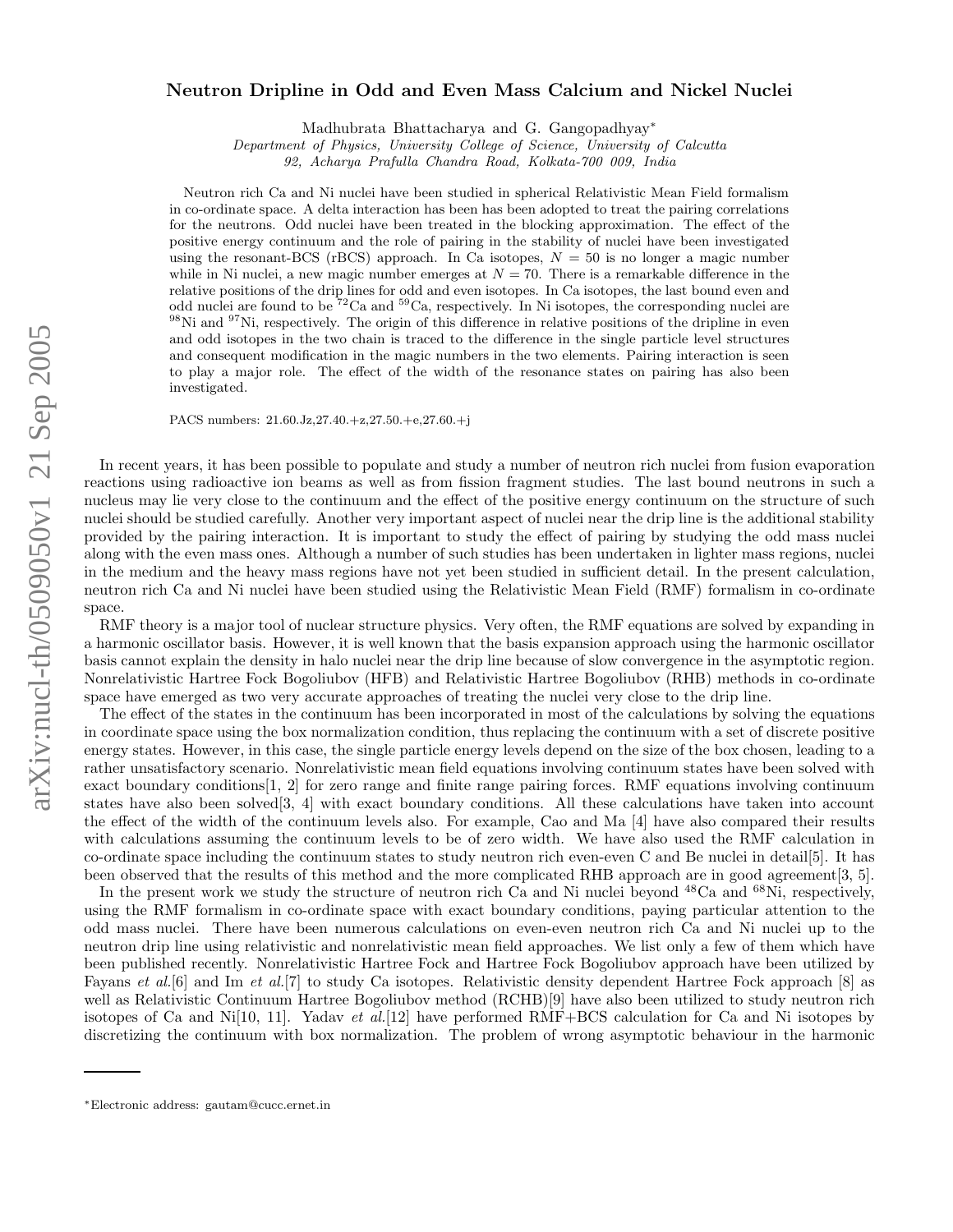oscillator basis has been overcome using expansion in a Woods Saxon basis in a RMF calculation [13]. The RCHB approach particularly gives a very good description of the nuclei. Terasaki et  $al$ . [14] have studied even-even Ni isotopes from the proton to the neutron drip line using HFB approach in three dimensions. However, we have come across no mean field calculation for odd Ni isotopes near the drip line. Even in Ca isotopes, the odd mass nuclei have not been studied in detail. The aim of the present work is to investigate the odd mass neutron rich Ni and Ca nuclei up to the drip line.

The relativistic mean field theory is well known and readers are referred to Refs. [15] for details. We have used the force NLSH[16]. We have assumed spherical symmetry for all the nuclei. The BCS calculation has been performed adopting a delta interaction to treat the pairing correlations between neutrons, *i.e.*  $V = V_0 \delta(\vec{r}_1 - \vec{r}_2)$ . The usual BCS equations now contain contributions from the bound states as well as the resonant continuum. The equations involving these states have already been obtained [1, 3] and have been referred to as resonant-BCS (rBCS) equations. We have also included the effect of the width of the positive energy levels. These equations have been solved in the co-ordinate basis on a grid of size 0.08 fm. The positive energy resonance solutions are obtained using the scattering approach. All the negative energy states beyond  $N=20$  and the positive energy states up to  $N=82$  for which resonance solutions are available have been included in the rBCS calculation for studying the Ca isotopes. For the Ni isotopes, the corresponding numbers are  $N=28$  and  $N=126$ , respectively. We have assumed that beyond 20 fm, the effect of nuclear interaction vanishes. We choose  $V_0$  = -350 MeV for the strength of the delta-interaction. This value of the strength has been used by Yadav et al.[12] in Ca nuclei. In odd nucleus the last odd nucleon breaks the time reversal symmetry of the system. However, it is well known that the bulk quantities like binding energy or radii are not affected by the breaking of the symmetry. Since we are interested only in these quantities, we have used the blocking approximation to study odd mass nuclei.

We have calculated the binding energy corresponding to the different levels in odd nuclei. Although the ground state spin parity is unknown in most of the nuclei, we find that, except for  ${}^{75}$ Ni, the spin parity has been correctly predicted wherever the ground state is unambiguously known. In Fig. 1 we plot the binding energy values of the all the nuclei studied in the present work which are stable against neutron emission. The experimental or empirical values are from Ref. [17]. One can see that the theoretical values agree with experiment. In Figs. 2 and 3, we have plotted the one neutron separation energies for Ca and Ni isotopes, respectively. The one neutron separation energy has been defined as  $S_n(Z, N) = B.E.(Z, N) - B.E.(Z, N-1)$ . In Ni nuclei, the theoretical results are very close to experimental measurements. For the Ca isotopes, the agreement is slightly poorer. The calculated results for two neutron separation energy for the even mass nuclei are very close to the RCHB results obtained by Zhang et al.[11].

One of the most interesting differences between the two chains studied is the difference in the positions of the dripline for even and odd isotopes. For Ca isotopes, the last odd mass nucleus stable against neutron emission is  ${}^{59}$ Ca while the corresponding even mass isotope is  ${}^{72}Ca$ . On the other hand, the corresponding nuclei in Ni are  ${}^{97}$ Ni and <sup>98</sup>Ni, respectively. In other words, all the Ni isotopes are stable against neutron emission up to  $N = 70$  beyond which neither the even nor the odd isotopes are stable for this element. For Ca the odd isotopes are stable below  $N = 40$ while stable even isotopes range up to  $N = 52$ .

To understand this dramatic difference we next study the single particle neutron levels. In Fig. 4 we have plotted the single particle energy levels near the Fermi level for even-even Ca nuclei. The Fermi level is indicated by the solid line. Near the drip line the Fermi level rises slowly and finally becomes positive beyond  ${}^{72}Ca$ . The states  $1g_{9/2}$  and  $2d_{5/2}$  start as positive energy states but as the neutron number increases they become loosely bound states. Because of the absence of the centrifugal barrier, the level  $3s_{1/2}$  does not have a resonant solution. The levels  $3s_{1/2}$ ,  $2d_{5/2}$ and  $2d_{3/2}$  lie very close to each other and are close to the  $1g_{9/2}$  level in <sup>66–72</sup>Ca. The shell closure is taken to be the neutron number for which the pairing energy vanishes. We find that in Ca isotopes, no shell closure is observed beyond N=40 because of the modification in the energy levels. The Fermi level beyond  $N = 40$  increases very slowly and lies very close to the continuum. The single particle density near is large near it. Hence pairing correlations which bind the loosely bound nucleons can develop in even-even nuclei. As pointed out by Meng et al.[18] these conditions indicate that a neutron halo should develop in these nuclei. In Fig. 5, we have plotted the neutron radii of the nuclei studied. The sudden increase in radius is clearly observed. Importantly, in Ca isotopes, the level  $1g_{9/2}$  lies either in the continuum or just bound around  $N=40$ . Hence the stability of the isotopes depends crucially on the pairing interaction and the contribution of the states in the continuum. Thus the odd mass Ca isotopes beyond  $N = 40$  are unstable against neutron emission. There is a similar situation in light nuclei. The dripline nuclei  $^{11}$ Li and  $^{14}$ Be are known to have two neutron halos. It is known that neither  ${}^{10}$ Li nor  ${}^{13}$ Be are bound. The pairing interaction stabilizes the last neutron pair so that the above two dripline nuclei are stable against neutron emission.

On the other hand, the Ni isotopes present a completely different picture. The single particle levels are shown in Fig. 6. Here, the Fermi level is deeper and abruptly becomes positive beyond A=98. The levels  $3s_{1/2}$ ,  $1g_{7/2}$ ,  $2d_{3/2}$ , and  $2d_{5/2}$  lie very close to each other. All of them except the first start as positive energy states and become bound states at higher neutron number. The intruder orbit  $1h_{11/2}$  lies much higher in energy. This is a consequence of the quenching of the spin orbit splitting in neutron rich nuclei which has been obtained in many mean field calculations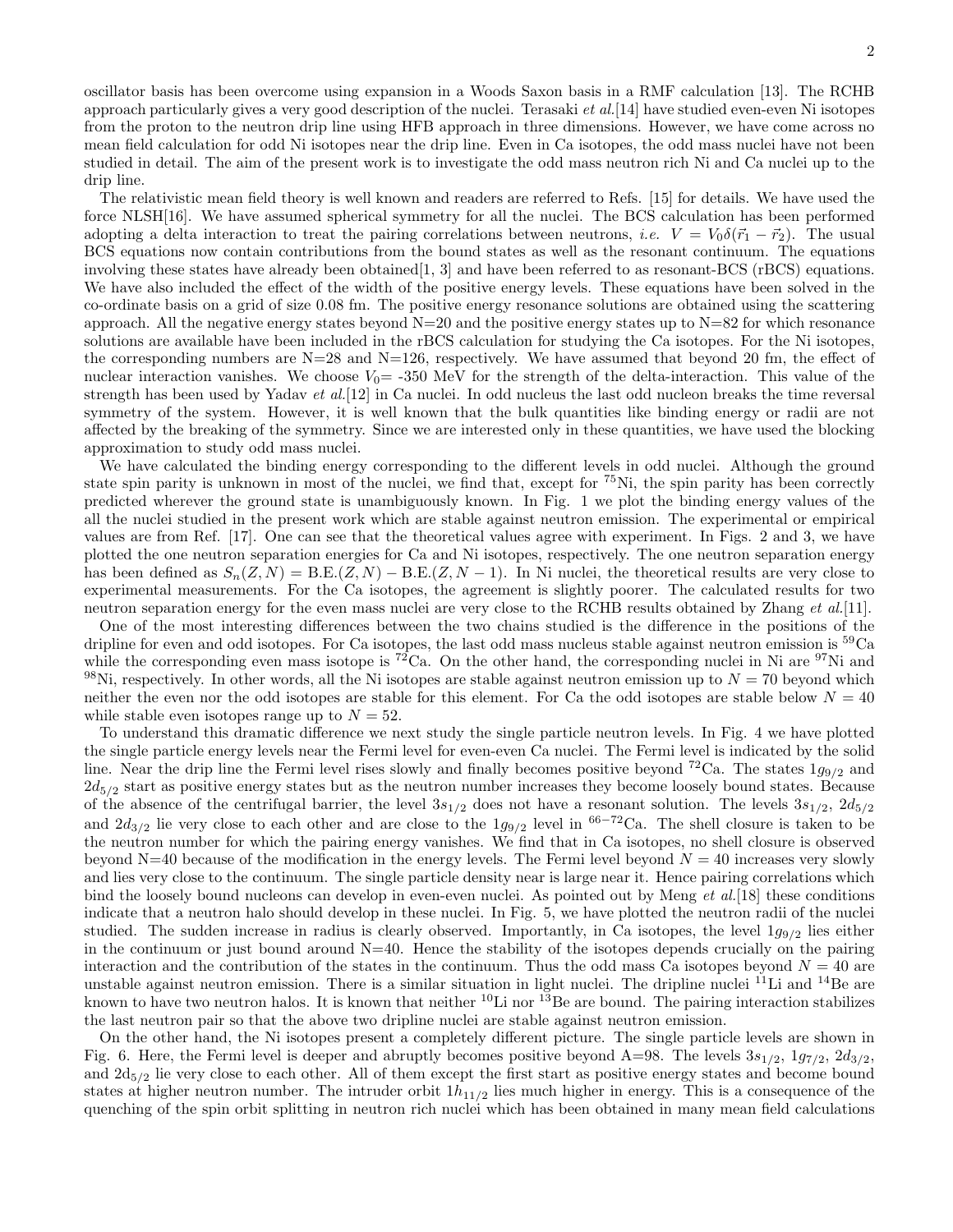and also experimentally observed in light nuclei. Thus  $N = 70$  becomes a new magic number. Because the occupied levels are much deeper, one does not expect a halo like structure and the binding of the odd nucleus in this case does not depend overmuch on the pairing. Hence we obtain both even and odd mass nuclei which are stable against particle emission up to the new magic number  $N=70$ . The calculated neutron radius values are shown in Fig. 5. One can see that the neutron radius shows a shell closure at  $N = 50$ , and more importantly, at  $N = 70$ .

It is interesting to study the effect of the width of the resonant states in the nuclei very close to the drip line. In Table I, we present the results for some of these nuclei. The width of different levels, the binding energies and the neutron radii  $(r_n)$  for  ${}^{70,72}$ Ca and  ${}^{96,98}$ Ni are presented. Pairing correlations usually become stronger if the width of the resonances be neglected[1, 3] thus increasing the total binding energy and decreasing the neutron radius. One can see that as <sup>98</sup>Ni is a closed shell nuclei, there is no effect of the resonance states beyond  $N = 70$  in the binding energy and the radius.

To summarize, neutron rich Ca and Ni nuclei have been studied using RMF formalism in the co-ordinate space. Exact boundary conditions have been used to obtain the wave function of the states in the continuum. A delta interaction has been used for interaction between neutrons. Odd nuclei have been treated in the blocking approximation. The study of odd mass neutron rich nuclei in this mass region reveals interesting features. There is a remarkable difference in the relative positions of the drip lines for odd and even isotopes in the two elements. In Ca isotopes, the last bound even and odd nuclei are found to be <sup>72</sup>Ca and <sup>59</sup>Ca, respectively. In Ni isotopes, the corresponding nuclei are <sup>98</sup>Ni and <sup>97</sup>Ni, respectively. The origin of this difference in the relative positions of the drip line in even and odd isotopes in the two chains is traced to the difference in the single particle level structures and the modification in the magic numbers in the two elements. In Ca isotopes,  $N = 50$  is no longer a magic number while in Ni nuclei, a new magic number emerges at  $N = 70$ . The level density near the continuum is higher in Ca isotopes and pairing interaction plays a crucial role in the their stability. In odd mass nuclei, the pairing interaction is weaker and not able to bind the neutrons in the halo orbitals. If one neglects the width of the resonance states, the pairing correlation increases.

## Acknowledgments

This work was carried out with financial assistance of the Board of Research in Nuclear Sciences, Department of Atomic Energy (Sanction No. 2005/37/7/BRNS), Government of India.

- [1] M. Grasso, N. Sandulescu, N. Van Giai, and R.J. Liotta, Phys. Rev. C 64 064321(2001).
- [2] M. Grasso, N. Van Giai and N. Sandulescu, Phys. Lett. B535 103 (2002).
- [3] N. Sandulescu, L.S. Geng, H. Toki and G.C. Hillhouse, Phys. Rev. C 68, 054323 (2003).
- [4] L.-G. Cao and Z.-Yu. Ma, Eur. Phys. J **A22**, 189 (2004).
- [5] G. Gangopadhyay and S. Roy, J. Phys. G **31**, 1111 (2005).
- [6] S.A. Fayans, S.V. Tolokonnikov, and D. Zawischa, Phys. Lett. B491, 245 (2000).
- [7] S. Im and J. Meng, Phys. Rev. C 61, 047302 (2000).
- [8] B.Q. Chen, Z.Y. Ma, F. Grummer, and S. Krewald, Phys. Lett. B455, 13 (1999).
- [9] J. Meng and P. Ring, Phys. Rev. Lett. 77 3963 (1996); J. Meng, Nucl. Phys. A635 3 (1998).
- [10] J. Meng, H. Toki, J.Y. Zeng, S.Q. Zhang, and S.-G. Zhou, Phys. Rev. C65, 041302(R) (2002).
- [11] S.Q. Zhang, J. Meng, H. Toki, I. Tanihata, and S.-G. Zhou, Arxiv Nucl. Th., 0302032 (2003).
- [12] H.L. Yadav, M. Kaushik, and H. Toki, Int. Jour. Mod. Phys. E 13, 647 (2004).
- [13] S.-G. Zhou, J. Meng, and P. Ring, Phys. Rev. C 68, 034323 (2003)
- [14] J.Terasaki, P.-H..Heenen, H..Flocard, and P. Bonche, Nucl. Phys. A600, 371 (1996).
- [15] See e.g. B.D. Serot and J.D. Walecka, Adv Nucl. Phys., 16, 1 (1986); Y.K. Gambhir, P. Ring, and A. Thimet, Ann. Phys. (N.Y.), 198 132 (1990); P. Ring, Prog. Part. Nucl. Phys. 37, 13 (1996).
- [16] M.M. Sharma, M.A. Nagarajan and P. Ring, Phys. Lett. B312, 377 (1993).
- [17] G. Audi, A.H. Wapstra, and C. Thibault, Nucl. Phys. **A729**, 337 (2003).
- [18] J. Meng, W. Pöschl and P. Ring, Z. Phys. A 358, 123 (1997).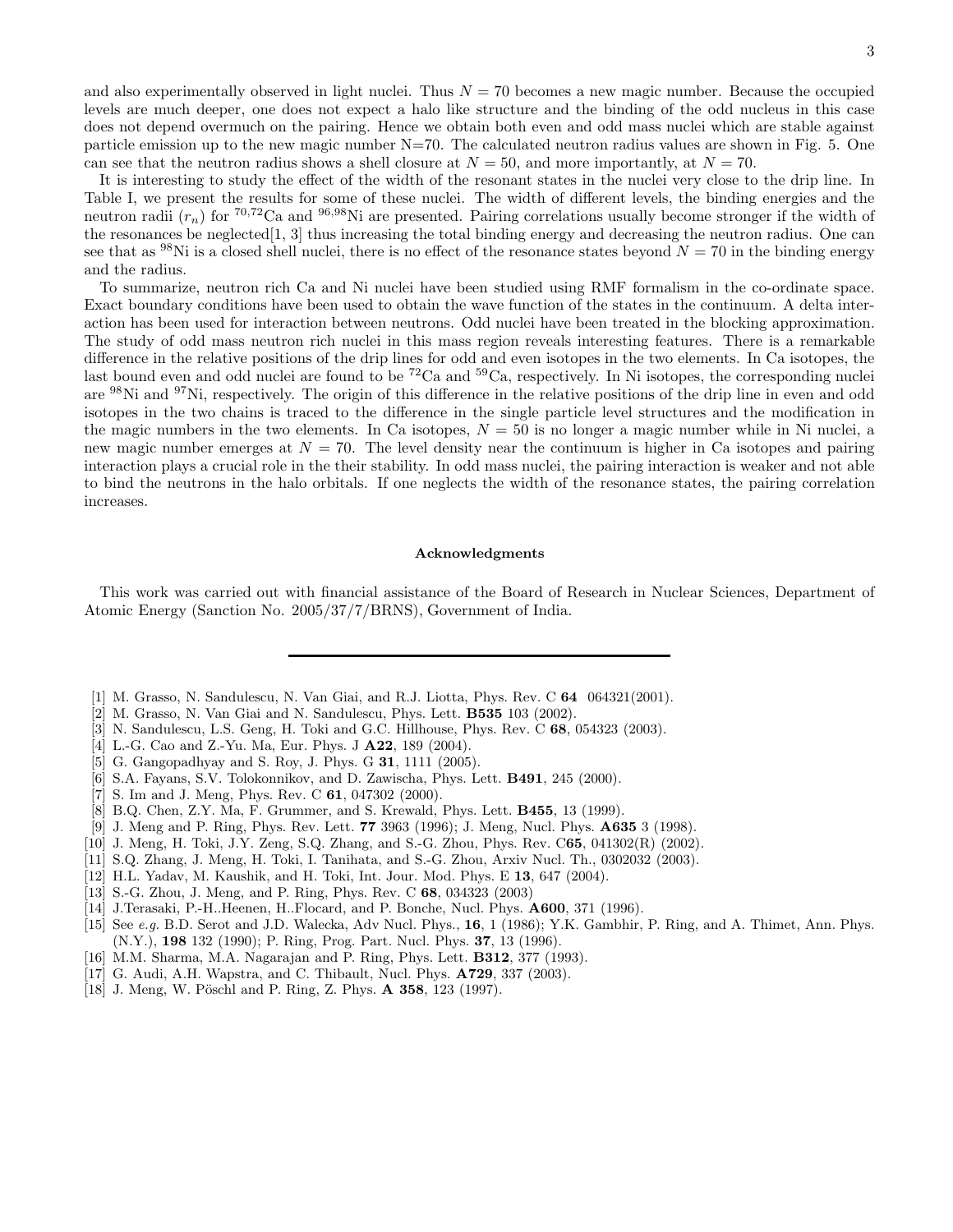TABLE I: Width of different resonant levels, and binding energies and neutron radii for calculations involving width (RMFW) and ignoring width (RMFN).

| Nucleus                    | level       | Width | B.E.(MeV)        |        | $r_n$ (fm) |       |
|----------------------------|-------------|-------|------------------|--------|------------|-------|
|                            |             | MeV   | <b>RMFW RMFN</b> |        | RMFW RMFN  |       |
| $\overline{C}_{\text{Ca}}$ | $2d_{5/2}$  | 0.102 | 468.30           | 468.35 | 4.728      | 4.581 |
|                            | $1g_{7/2}$  | 0.874 |                  |        |            |       |
|                            | $1h_{11/2}$ | 1.524 |                  |        |            |       |
|                            | $2d_{3/2}$  | 0.593 |                  |        |            |       |
| $^{72}$ Ca                 | $2d_{5/2}$  | 0.013 | 468.35           | 468.47 | 4.994      | 4.710 |
|                            | $1g_{7/2}$  | 0.448 |                  |        |            |       |
|                            | $1h_{11/2}$ | 1.501 |                  |        |            |       |
|                            | $2d_{3/2}$  | 0.478 |                  |        |            |       |
| $^{96}\rm{Ni}$             | $1h_{11/2}$ | 0.033 | 665.02           | 665.32 | 4.952      | 4.926 |
|                            | $1h_{9/2}$  | 1.678 |                  |        |            |       |
|                            | $1i_{13/2}$ | 2.474 |                  |        |            |       |
|                            | $2_{7/2}$   | 2.289 |                  |        |            |       |
| $^{98}$ Ni                 | $1h_{11/2}$ | 0.018 | 667.07           | 667.07 | 4.965      | 4.965 |
|                            | $1h_{9/2}$  | 1.403 |                  |        |            |       |
|                            | $1i_{13/2}$ | 2.446 |                  |        |            |       |
|                            | $2f_{7/2}$  | 2.000 |                  |        |            |       |



FIG. 1: Experimental and calculated binding energy per nucleon in Ca and Ni nuclei.



FIG. 2: Neutron separation energy in Ca isotopes.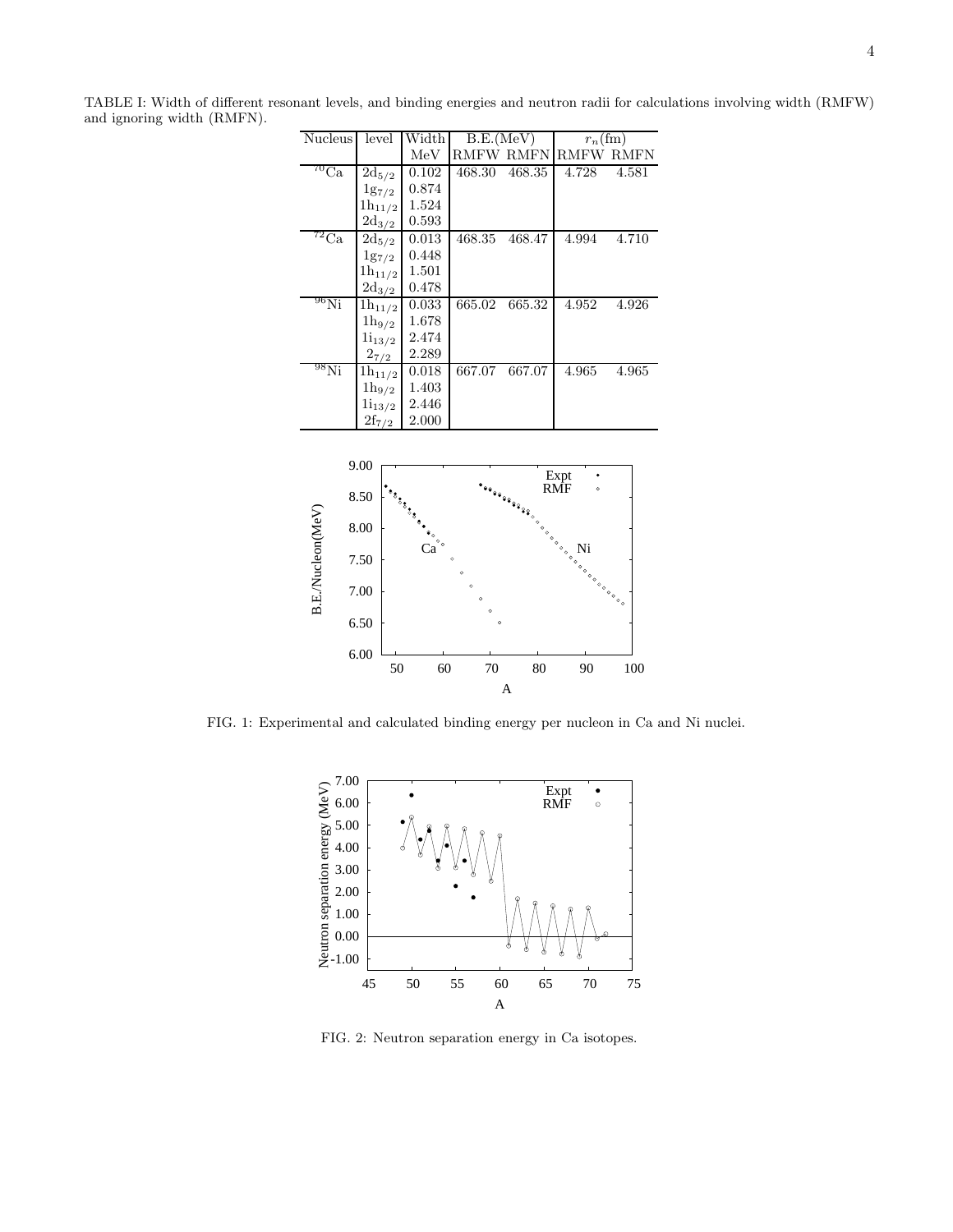

FIG. 3: Neutron separation energy in Ni isotopes.



FIG. 4: Single particle neutron energy levels in even Ca isotopes. The Fermi level is shown by the continuous line.



FIG. 5: Neutron radius in neutron rich Ca and Ni nuclei.